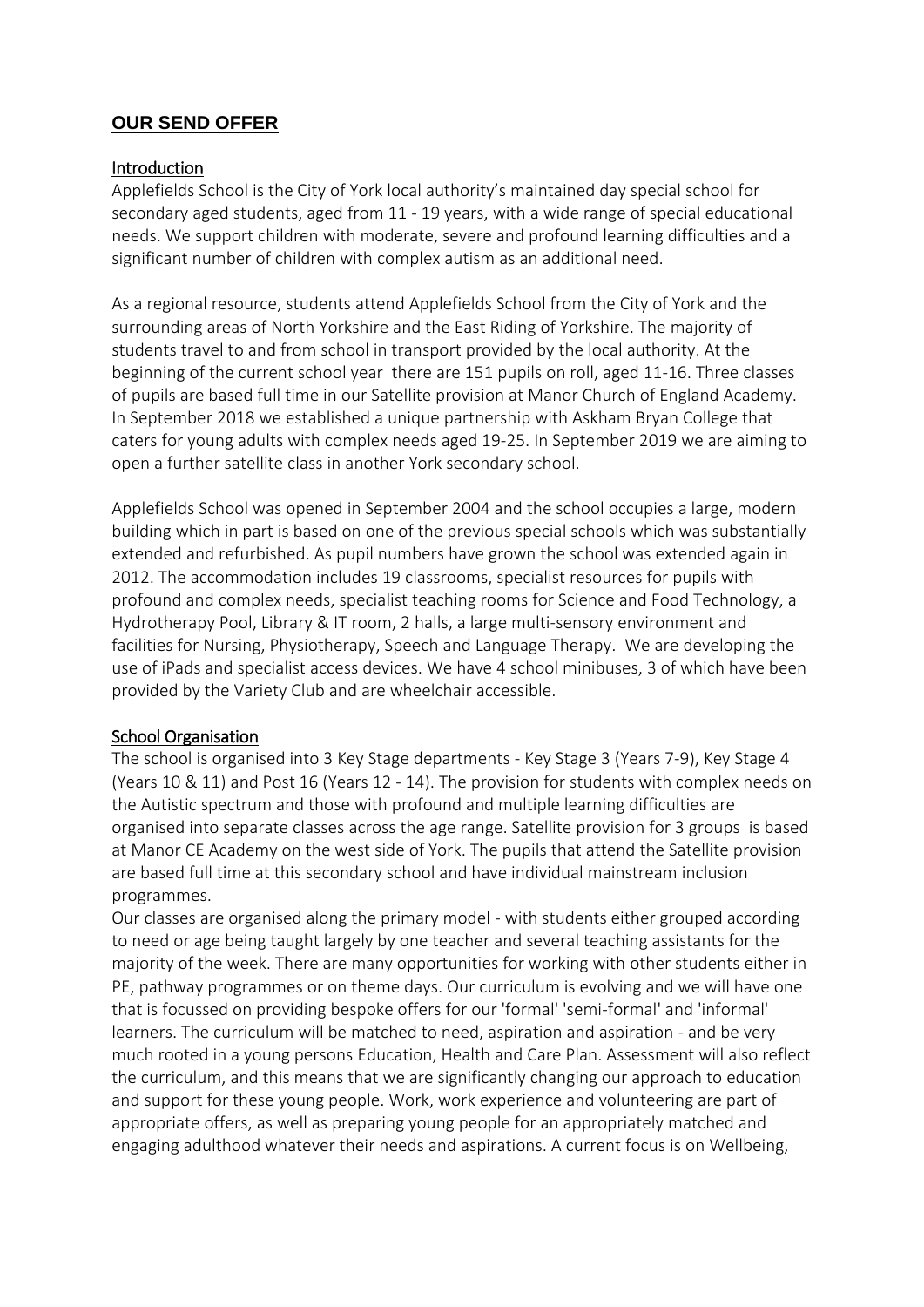with a dedicated team being organised to ensure that pupils are well enough to learn at times of particular crisis or need.

# **Staff**

Our students are supported by a dedicated multi professional staff team of over 130 people. The current staffing establishment is 20 teachersincluding a senior team of a Headteacher and 2 Assistant Headteachers. One Assistant Headteacher is responsible for Key Stages 3 & 4, the other for Post 16 provision. There are 5 TLR posts in the staffing structure. These posts are leadership roles for the provision for students with autism, those with profound and complex needs, Work Related Learning, the Satellite provision, the provision of SEN advice and support to staff in mainstream schools and wellbeing.

Excellent on site medical and therapeutic support is provided by the local NHS Health Trust. A number of our students have complex health needs and we have the support of a full time nursing team. Our students' therapeutic needs are met by a part time Physiotherapist, a part time Physiotherapy Assistant and part time Speech and Language Therapist. Regular Paediatric Consultant clinics are held on site. The local authority provides Educational Psychology support and peripatetic support for students with sensory impairments and autism as an additional need.

The team of children's Social Workers, Adulthood team and specialist Careers Advisors are an integral part of our provision to support post 16 students as they plan and prepare for the move to post school provision.

Teaching Assistants are assigned to classes as pupil needs dictate and without them we would not be able to offer the bespoke cuyrricular and opportunities our pupils thrive on

## Curriculum

Students access a broad and relevant curriculum which in Key Stages 3 & 4 includes the subjects of the National Curriculum differentiated in the context of the students' special educational needs. A particular emphasis is placed on the development of students' skills in Communication, Literacy and Numeracy with a focus on the development of students' personal and social independence skills, health and well-being and the use of Information Technology. Applefields School is part of a local sports partnership working alongside other special schools across the North Yorkshire region.

Those students who experience the most significant communication difficulties are supported through a variety of augmentative communication systems including Makaton, British Sign Language, PECS and the use of electronic communication aids. The development of students' communication skills is co-ordinated by the Speech and Language Therapist and the teacher with responsibility for Communication and Literacy and students work in timetabled small Communication groups regularly during the week. The school is developing the use of iPads to support students' communication skills and general access to the curriculum.